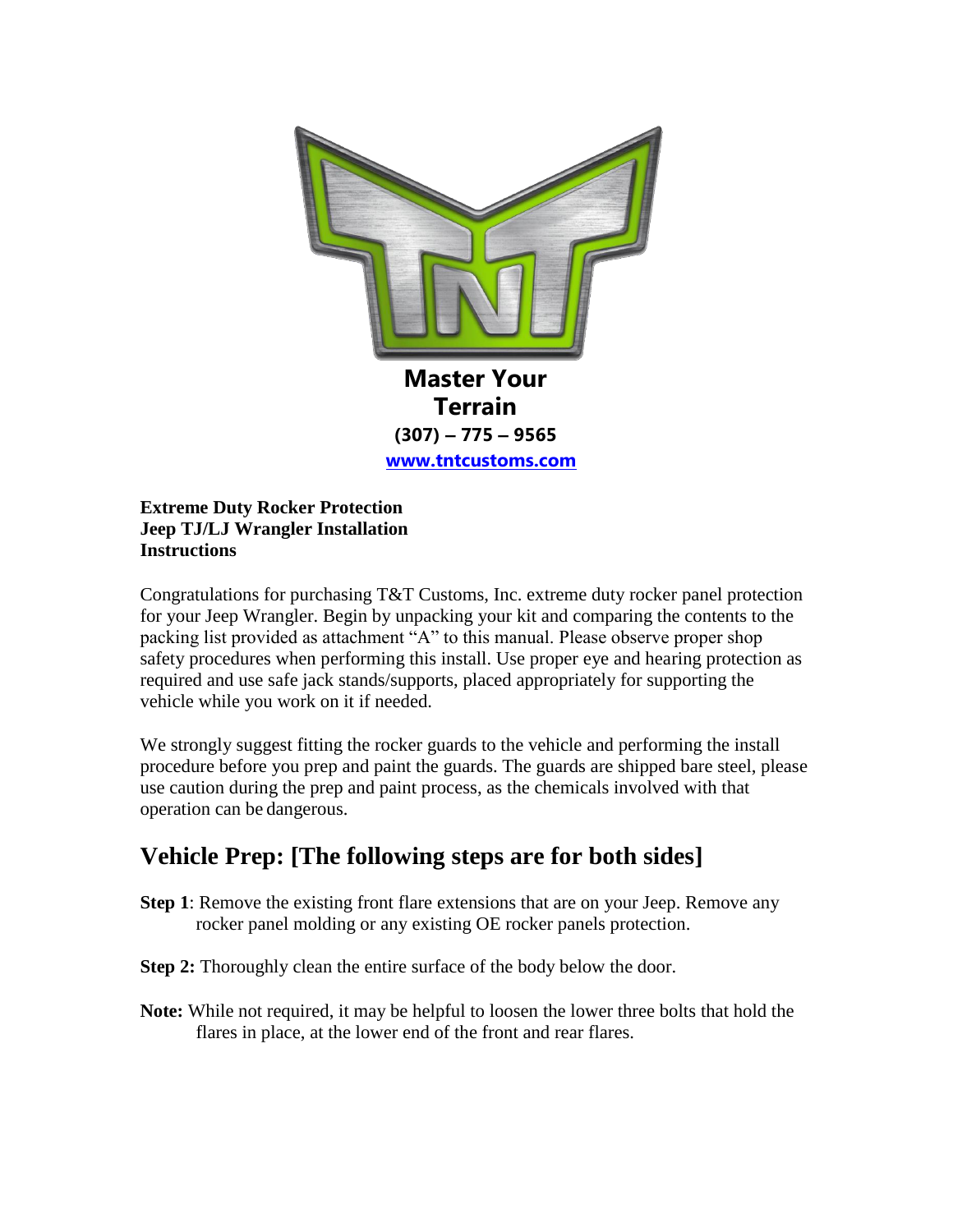## **Installation: [The following steps are for both sides]**

**Step 1:** Position Jeep on good level surface & set the parking brake and/or chock tires.

**STEP 4:** Position the Rocker Guard under the Jeep. Our Rocker Guards are notched to sit around the factory body isolators.

**STEP 5:** Position the Rocker Guard up tight to the side of the body and raise it to the point that notch in the Guard is centered with the letters "J E E P" stamped into the side of the Jeep. Once satisfied with the position of the Guard clamp it in place using a "C" clamp or suitable clamp through the door opening. Use care not to pinch any wires that are inside the body. Ensure the Rocker guard is level. Use the bottom of the door opening as a guide.



**STEP 6:** Mark the upper mounting holes on the body using a marker or transfer punch. Remove the Rocker Guard and set it aside.

**STEP 7:** Center punch and drill the mounting holes to 3/8"

**NOTE:** The forward 2 mounting holes will need to have a access hole drilled on the inside of the body. We suggest drilling all the way through the body to give yourself a center hole on the inside of the tub and then opening that hole up to 1" using a hole saw or uni-bit (step drill). Some models will require the same method for the rear most hole.



**STEP 8:** Reinstall the Rocker Guard. Install the 3/8" hardware supplied, tighten to 30 ft-lbs.